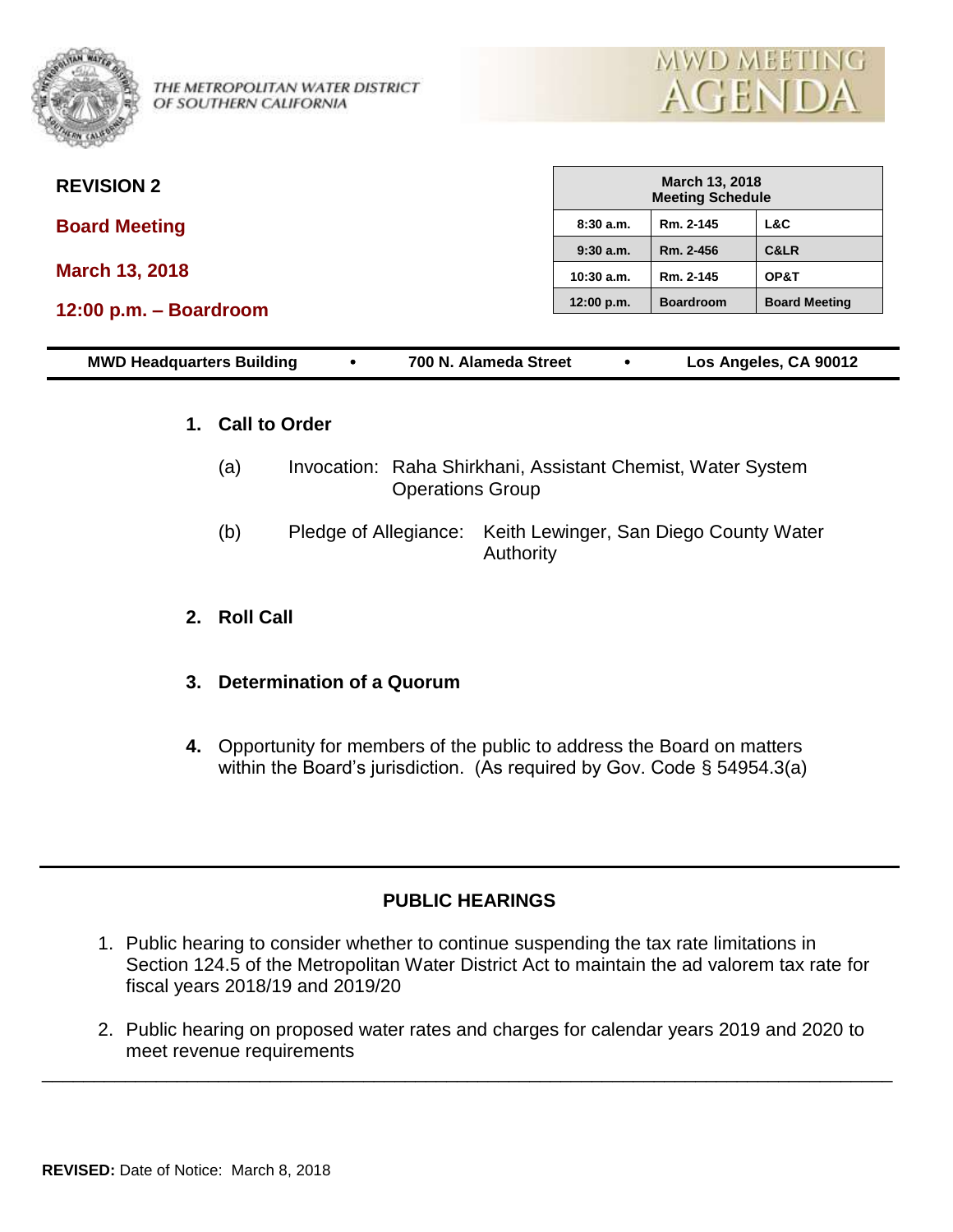# **5. OTHER MATTERS**

|              | Α. | Approval of the Minutes of the Meeting for February 13, 2018<br>(A copy has been mailed to each Director)<br>Any additions, corrections, or omissions |
|--------------|----|-------------------------------------------------------------------------------------------------------------------------------------------------------|
|              | В. | Report on Directors' events attended at Metropolitan expense for<br>month of February 2018                                                            |
| <b>Added</b> | C. | Induction of new Director Harold C. Williams, from West Basin<br><b>Municipal Water District</b>                                                      |
|              |    | (a) Receive credentials<br>(b) Report on credentials by General Counsel<br>(c) File credentials<br>(d) Administer Oath of Office<br>(e) File Oath     |
| <b>Added</b> | D. | Approve Commendatory Resolutions for Director Donald Dear,<br>representing West Basin Municipal Water District                                        |
|              | Е. | Approve committee assignments                                                                                                                         |
|              | F. | <b>Chairman's Monthly Activity Report</b>                                                                                                             |
|              |    |                                                                                                                                                       |

## **6. DEPARTMENT HEADS' REPORTS**

- A. General Manager's summary of activities for the month of February 2018
- B. General Counsel's summary of activities for the month of February 2018
- C. General Auditor's summary of activities for the month of February 2018
- D. Interim Ethics Officer's summary of activities for the month of February 2018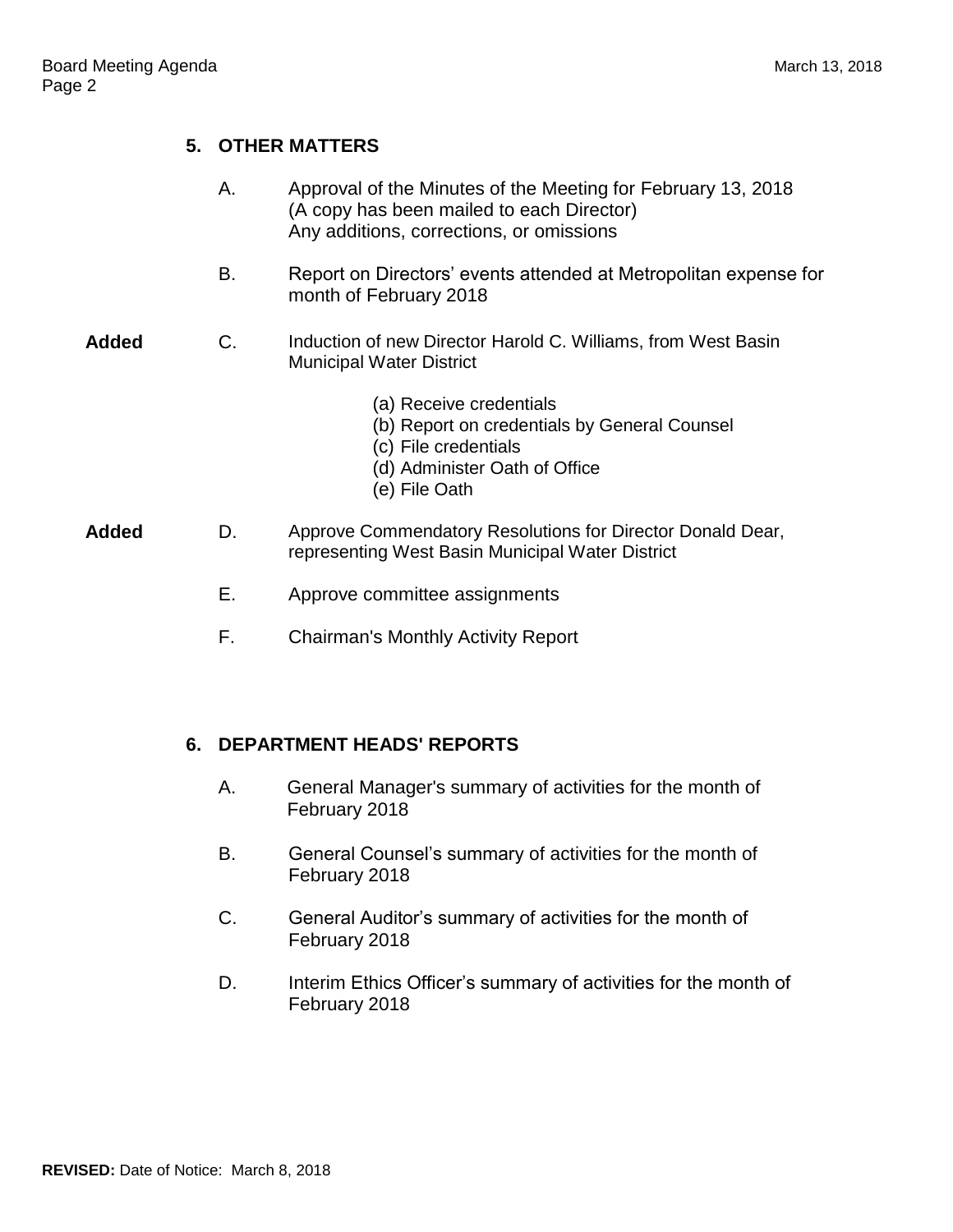### **7. CONSENT CALENDAR ITEMS — ACTION**

**7-1** Adopt CEQA determination and authorize agreement with the Mountains Recreation and Conservation Authority in an amount not to exceed \$1,121,000 for implementation of conservation actions and long-term management on mitigation lands in Soledad Canyon, Los Angeles County. (E&O)

#### **Recommendation:**

**Option #1:**

**Adopt CEQA determination as follows: Certify the Final Supplemental EIR for planned shutdown and inspection of the Foothill Feeder; adopt the FOF, the SOC, and the MMRP; and** 

- **a. Approve the Project for the purposes of CEQA; and**
- **b. Authorize an agreement with Mountains Recreation Conservation Authority for implementation of mitigation required by regulatory agency permits.**
- **7-2** Adopt CEQA determination and appropriate \$1.7 million; and authorize: (1) preliminary design of upgrades to the San Gabriel Tower on the Upper Feeder; and (2) agreement with Aspen Environmental Group in an amount not to exceed \$500,000 to provide environmental support (Appropriation No. 15441). (E&O)

**Recommendation:**

**Option #1:**

**Adopt CEQA determination that the proposed action is categorically exempt, and**

- **a. Appropriate \$1.7 million;**
- **b. Authorize preliminary design of upgrades to the San Gabriel Tower on the Upper Feeder; and**
- **c. Authorize agreement with Aspen Environmental Group in an amount not to exceed \$500,000 for environmental support.**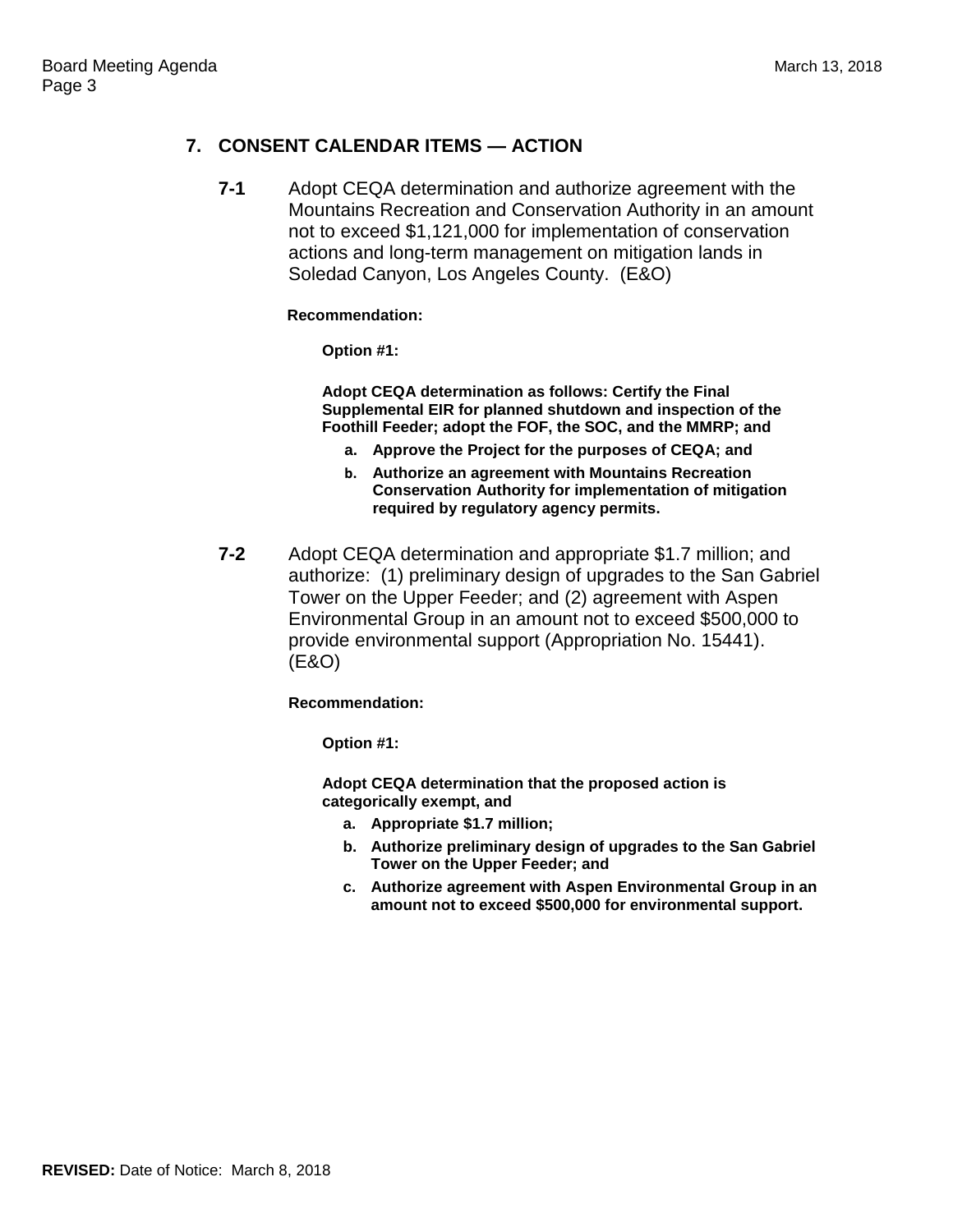- **7-3** This item was changed to 8-4 (C&L)
- **7-4** Adopt CEQA determination and authorize: (1) agreement with the State Water Contractors, Inc. to pursue 2018 Sacramento Valley water transfer supplies; and (2) \$5 per acre-foot initial administrative deposit not to exceed \$500,000. (WP&S)

#### **Recommendation:**

**Option #1:**

**Adopt the CEQA determination that the proposed action is not defined as a project and is not subject to CEQA, and** 

- **a. Authorize the General Manager to enter into an agreement with the State Water Contractors, Inc. to pursue 2018 Sacramento Valley water transfer supplies, in a form approved by the General Counsel; and**
- **b. Authorize making a \$5 per acre-foot initial administrative deposit and disbursements from that deposit consistent with the agreement not to exceed \$500,000.**

## **END OF CONSENT CALENDAR**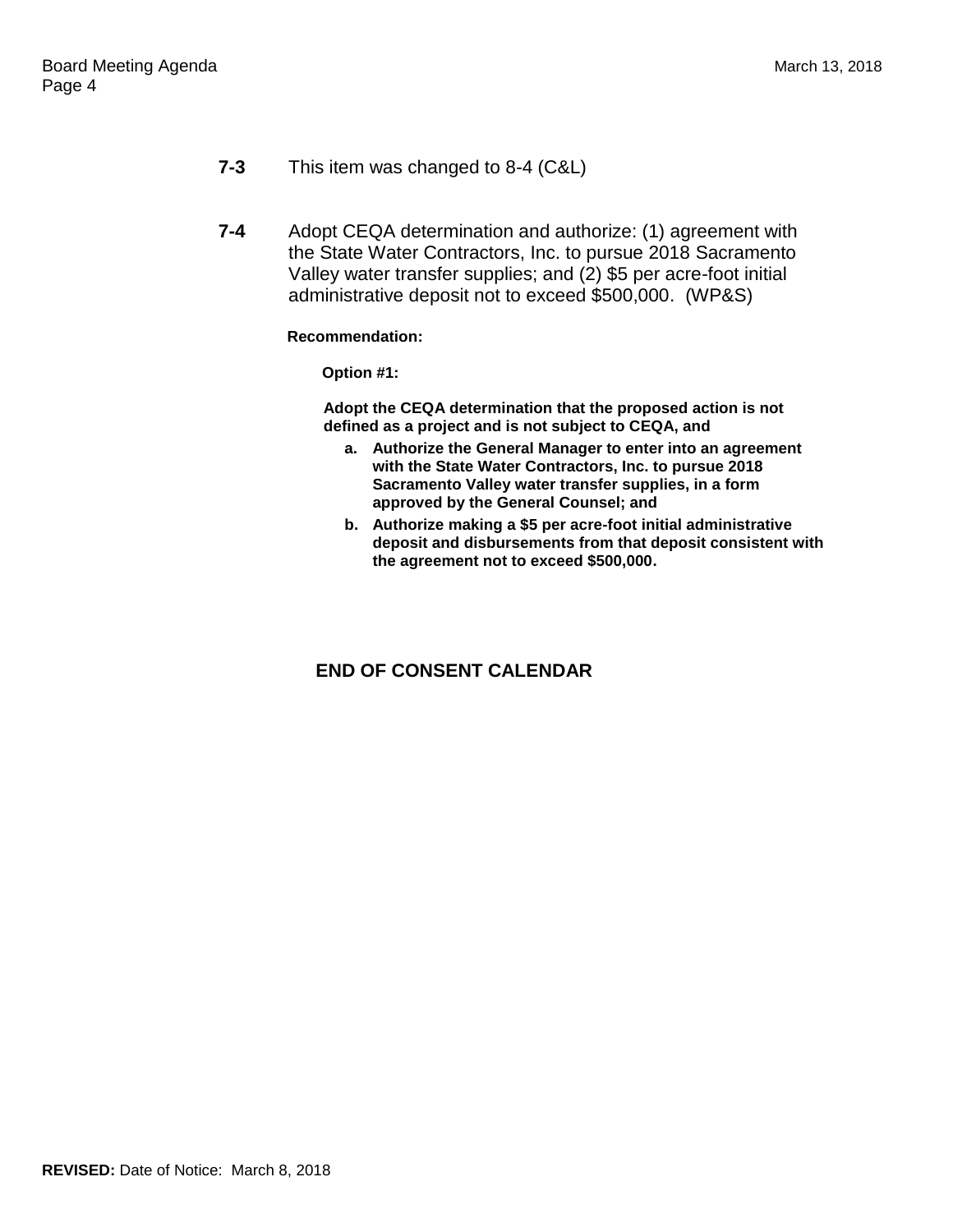#### **8. OTHER BOARD ITEMS — ACTION**

**8-1** Adopt CEQA determination and appropriate \$12.4 million; award \$9,257,483 contract to R.I.C. Construction Company, Inc. to construct an operations and maintenance service center for the Orange County operating region; and authorize increase of \$170,000 to an agreement with La Cañada Design Group, for a new not-to-exceed total of \$517,000 (Appropriation No. 15480). (E&O)

**Recommendation:**

**Option #1:**

**Adopt the CEQA determination that the proposed action has been previously addressed in the certified 2016 Final Environmental Impact Report and related documentation, and that no further environmental analysis or documentation is required, and**

- **a. Appropriate \$12.4 million;**
- **b. Award \$9,257,483 contract to R.I.C. Construction Company, Inc. for construction of an operations and maintenance service center for the Orange County operating region; and**
- **c. Authorize increase of \$170,000 to an agreement with La Can͂ ada Design Group, for a new not-to-exceed total of \$517,000, for technical support during construction.**
- **8-2** Adopt CEQA determination and authorize entering into a threeyear contract with Quigley-Simpson & Heppelwhite, Inc. for advertising and community outreach services related to water conservation not to exceed \$14.7 million. (C&L)

**Added Recommendation:**

**Option #1:**

**Adopt CEQA determination that the proposed action is not defined** as a **project and is not subject to CEQA, and**

**Authorize the General Manager to enter into a three-year agreement with Quigley-Simpson & Heppelwhite, Inc. for advertising and community outreach services related to water awareness and conservation, not to exceed \$14.7 million.**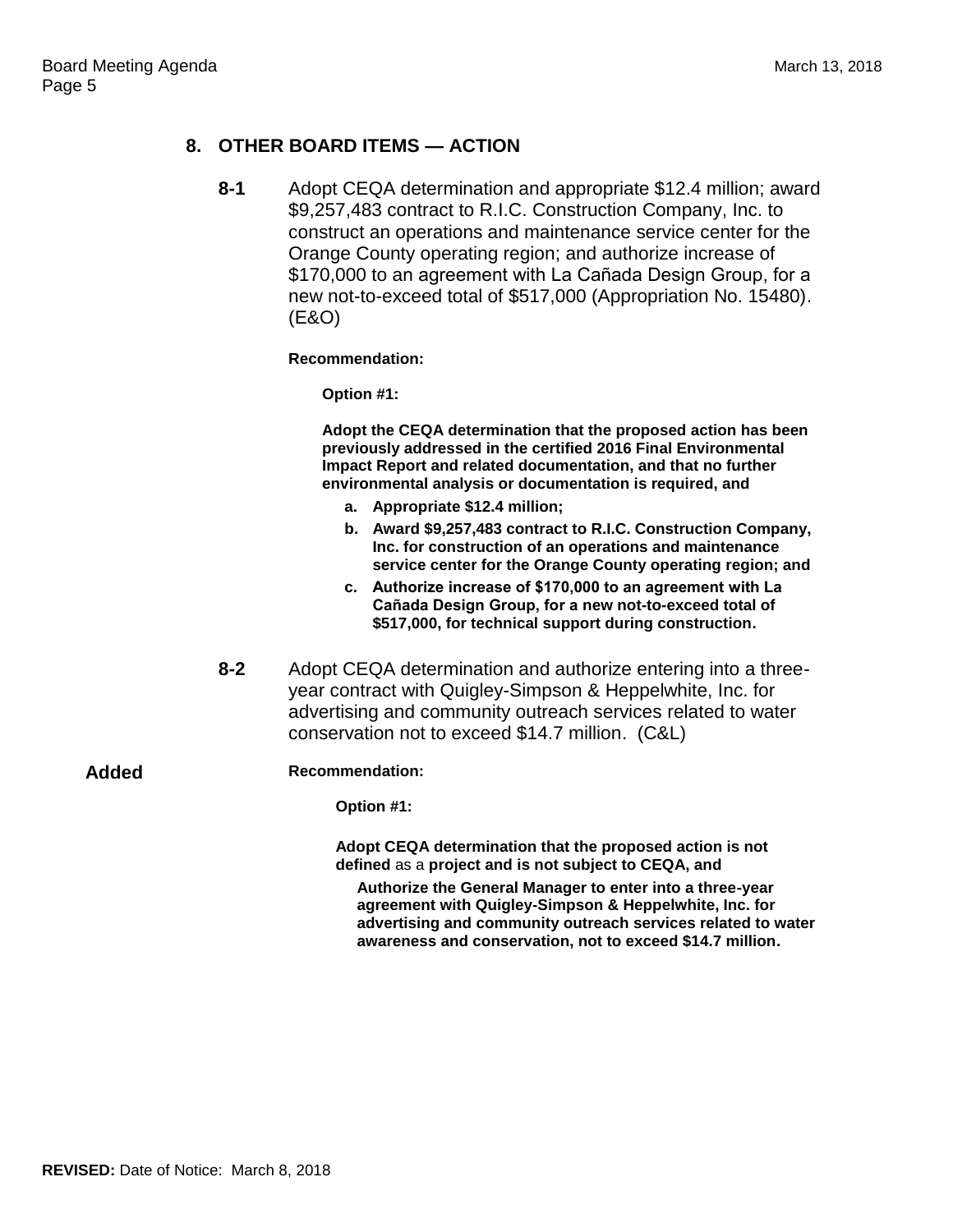|                                                 | $8 - 3$ | Adopt CEQA determination and report on existing litigation:<br>Brian May v. Metropolitan Water District of Southern California,<br>Los Angeles Superior Court Case No. BC657802; and authorize<br>an increase in the maximum amount payable under contract with<br>Atkinson, Andelson, Loya, Ruud & Romo for legal services by<br>\$445,000 to an amount not to exceed \$545,000. (L&C)<br>[Conference with legal counsel--existing litigation; to be heard in closed<br>session pursuant to Gov. Code Section 54956.9(d)(1)] |
|-------------------------------------------------|---------|-------------------------------------------------------------------------------------------------------------------------------------------------------------------------------------------------------------------------------------------------------------------------------------------------------------------------------------------------------------------------------------------------------------------------------------------------------------------------------------------------------------------------------|
| <b>Added</b>                                    |         | <b>Recommendation:</b>                                                                                                                                                                                                                                                                                                                                                                                                                                                                                                        |
|                                                 |         | Option #1:                                                                                                                                                                                                                                                                                                                                                                                                                                                                                                                    |
|                                                 |         | Adopt the CEQA determination that the proposed action is not<br>defined as project,                                                                                                                                                                                                                                                                                                                                                                                                                                           |
|                                                 |         | Authorize amendment of the contract for legal services with<br>Atkinson, Andelson, Loya, Ruud & Romo for legal services by<br>\$445,000 for an amount not to exceed \$545,000.                                                                                                                                                                                                                                                                                                                                                |
| Changed from 8-4<br>$7-3$ and<br><b>Revised</b> |         | Adopt CEQA determination and ratify express support for<br>Proposition 68 the California Drought, Water, Parks, Climate,<br>Coastal Protection, and Outdoor Access for All Act of 2018.<br>(C&L)                                                                                                                                                                                                                                                                                                                              |
|                                                 |         | <b>Recommendation:</b>                                                                                                                                                                                                                                                                                                                                                                                                                                                                                                        |
|                                                 |         | Option #1:                                                                                                                                                                                                                                                                                                                                                                                                                                                                                                                    |
|                                                 |         | Adopt the CEQA determination that the proposed action is not<br>defined as a project under CEQA, and<br>Authorize the General Manager to ratify Metropolitan's support<br>for Proposition 68.                                                                                                                                                                                                                                                                                                                                 |
| <b>Added</b>                                    | $8 - 5$ | Adopt CEQA determination and express support for AB 2050<br>(Caballero, D-Salinas): Small System Water Authority Act of<br>2018 as proposed to be amended (C&L)                                                                                                                                                                                                                                                                                                                                                               |
|                                                 |         | <b>Recommendation:</b>                                                                                                                                                                                                                                                                                                                                                                                                                                                                                                        |
|                                                 |         | Option #1:                                                                                                                                                                                                                                                                                                                                                                                                                                                                                                                    |
|                                                 |         | Adopt the CEQA determination that the proposed action is not<br>defined as a project under CEQA, and                                                                                                                                                                                                                                                                                                                                                                                                                          |
|                                                 |         | Authorize the General Manager to express support for AB<br>2050.                                                                                                                                                                                                                                                                                                                                                                                                                                                              |